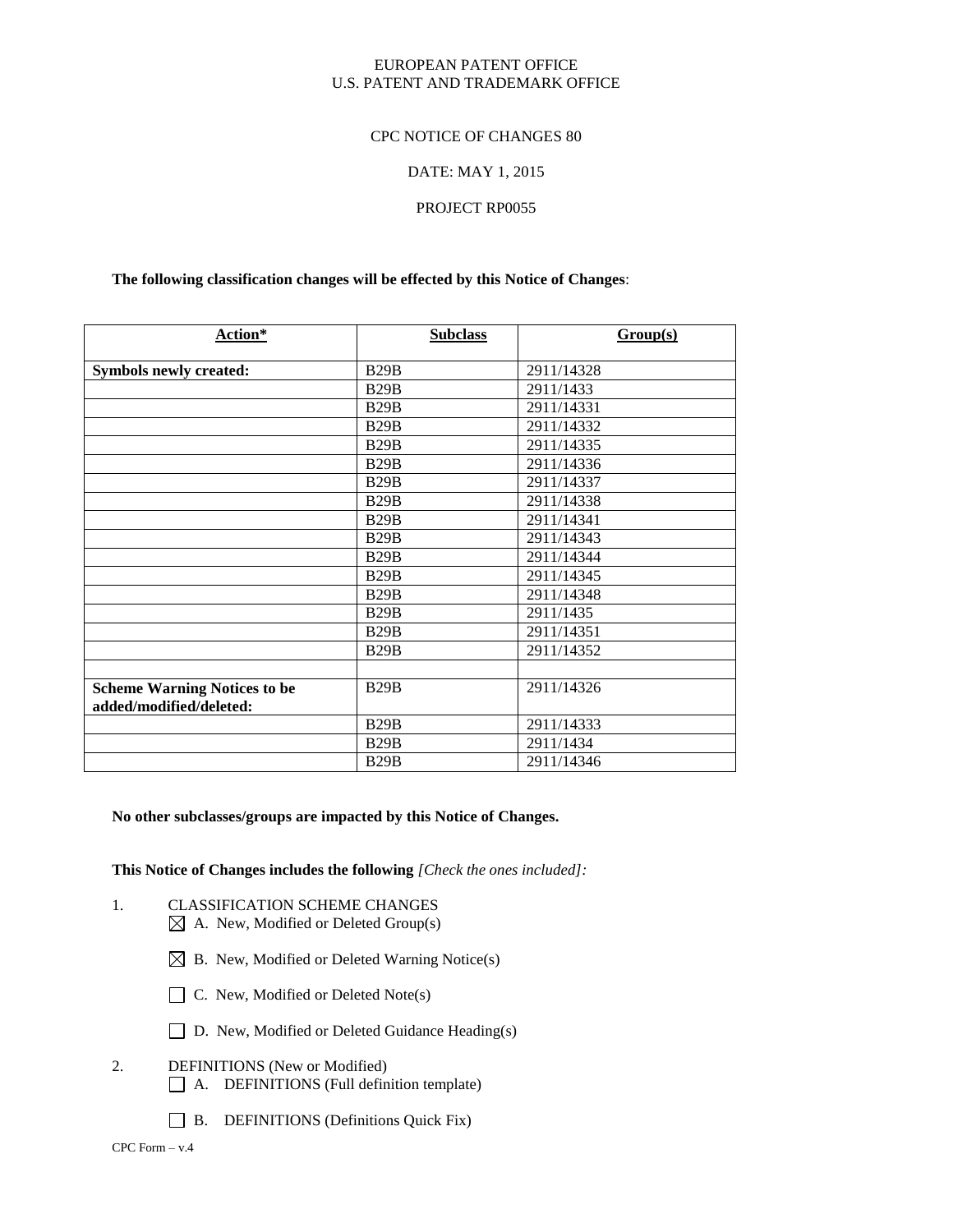# DATE: MAY 1, 2015

# PROJECT RP0055

- 3.  $\boxtimes$  REVISION CONCORDANCE LIST (RCL)
- 4.  $\boxtimes$  CHANGES TO THE CPC-TO-IPC CONCORDANCE LIST (CICL)
- 5. CROSS-REFERENCE LIST (CRL)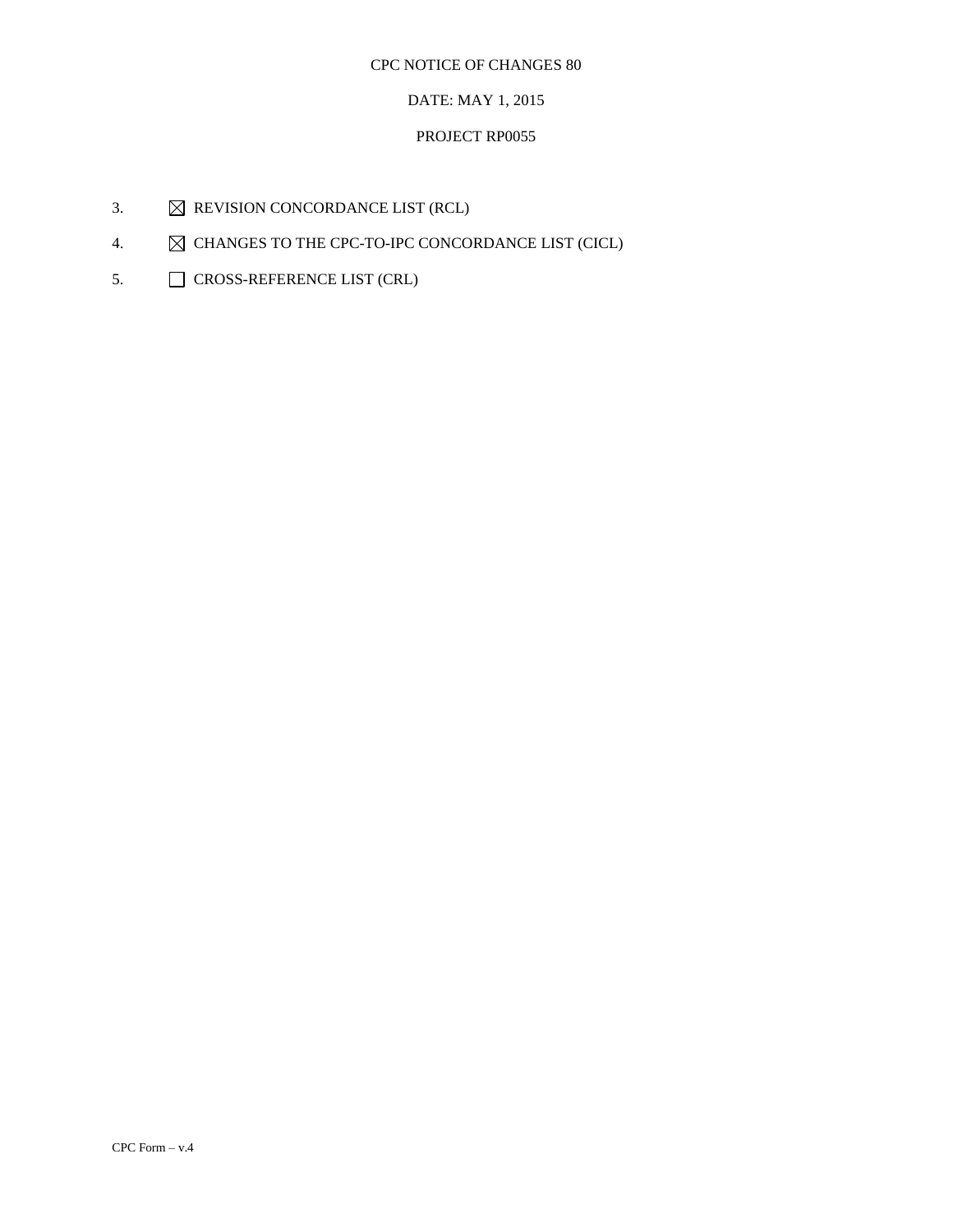### DATE: MAY 1, 2015

### PROJECT RP0055

## 1. CLASSIFICATION SCHEME CHANGES

### A. New, Modified or Deleted Group(s)

### **SUBCLASS B29B - PREPARATION OR PRETREATMENT OF THE MATERIAL TO BE SHAPED; MAKING GRANULES OR PREFORMS; RECOVERY OF PLASTICS OR OTHER CONSTITUENTS OF WASTE MATERIAL CONTAINING PLASTICS**

| Type*          | <b>Symbol</b>  | Indent         | <b>Title</b>                       | Transferred to <sup>#</sup> |
|----------------|----------------|----------------|------------------------------------|-----------------------------|
|                |                | Level          | (new or modified)                  |                             |
|                |                | <b>Numbe</b>   | "CPC only" text should normally be |                             |
|                |                | r of           | enclosed in {curly brackets}**     |                             |
|                |                | dots           |                                    |                             |
|                |                | (e.g. 0,       |                                    |                             |
|                |                | 1, 2)          |                                    |                             |
| $\mathbf C$    | B29B2911/14326 | $\overline{3}$ | Variable wall thickness            | B29B2911/14326              |
|                |                |                |                                    | B29B2911/14328              |
|                |                |                |                                    | B29B2911/1433               |
|                |                |                |                                    | B29B2911/14331              |
|                |                |                |                                    | B29B2911/14332              |
| $\mathbf N$    | B29B2911/14328 | $\overline{4}$ | at neck portion                    |                             |
| $\overline{N}$ | B29B2911/1433  | $\overline{4}$ | at flange portion                  |                             |
| $\overline{N}$ | B29B2911/14331 | $\overline{4}$ | at body portion                    |                             |
| $\overline{N}$ | B29B2911/14332 | $\overline{4}$ | at bottom portion                  |                             |
| $\overline{C}$ | B29B2911/14333 | $\overline{3}$ | Variable diameter                  | B29B2911/14333              |
|                |                |                |                                    | B29B2911/14335              |
|                |                |                |                                    | B29B2911/14336              |
|                |                |                |                                    | B29B2911/14337              |
|                |                |                |                                    | B29B2911/14338              |
| ${\bf N}$      | B29B2911/14335 | $\overline{4}$ | at neck portion                    |                             |
| $\overline{N}$ | B29B2911/14336 | $\overline{4}$ | at flange portion                  |                             |
| $\overline{N}$ | B29B2911/14337 | $\overline{4}$ | at body portion                    |                             |
| $\overline{N}$ | B29B2911/14338 | $\overline{4}$ | at bottom portion                  |                             |
| $\overline{C}$ | B29B2911/1434  | $\overline{3}$ | Ribs or protrusions                | B29B2911/1434               |
|                |                |                |                                    | B29B2911/1441               |
|                |                |                |                                    | B29B2911/1442               |
|                |                |                |                                    | B29B2911/1443               |
|                |                |                |                                    | B29B2911/1444               |
|                |                |                |                                    | B29B2911/1445               |
| ${\bf N}$      | B29B2911/14341 | $\overline{4}$ | at neck portion                    |                             |
| $\overline{N}$ | B29B2911/14343 | $\overline{4}$ | at flange portion                  |                             |
| $\overline{N}$ | B29B2911/14344 | $\overline{4}$ | at body portion                    |                             |
| $\overline{N}$ | B29B2911/14345 | $\overline{4}$ | at bottom portion                  |                             |
| $\overline{C}$ | B29B2911/14346 | $\overline{3}$ | Internal separating wall           | B29B2911/14346              |
|                |                |                |                                    | B29B2911/14348              |
|                |                |                |                                    | B29B2911/1435               |
|                |                |                |                                    | B29B2911/14351              |
|                |                |                |                                    | B29B2911/14352              |
| N              | B29B2911/14348 | $\overline{4}$ | at neck portion                    |                             |
| $\overline{N}$ | B29B2911/1435  | $\overline{4}$ | at flange portion                  |                             |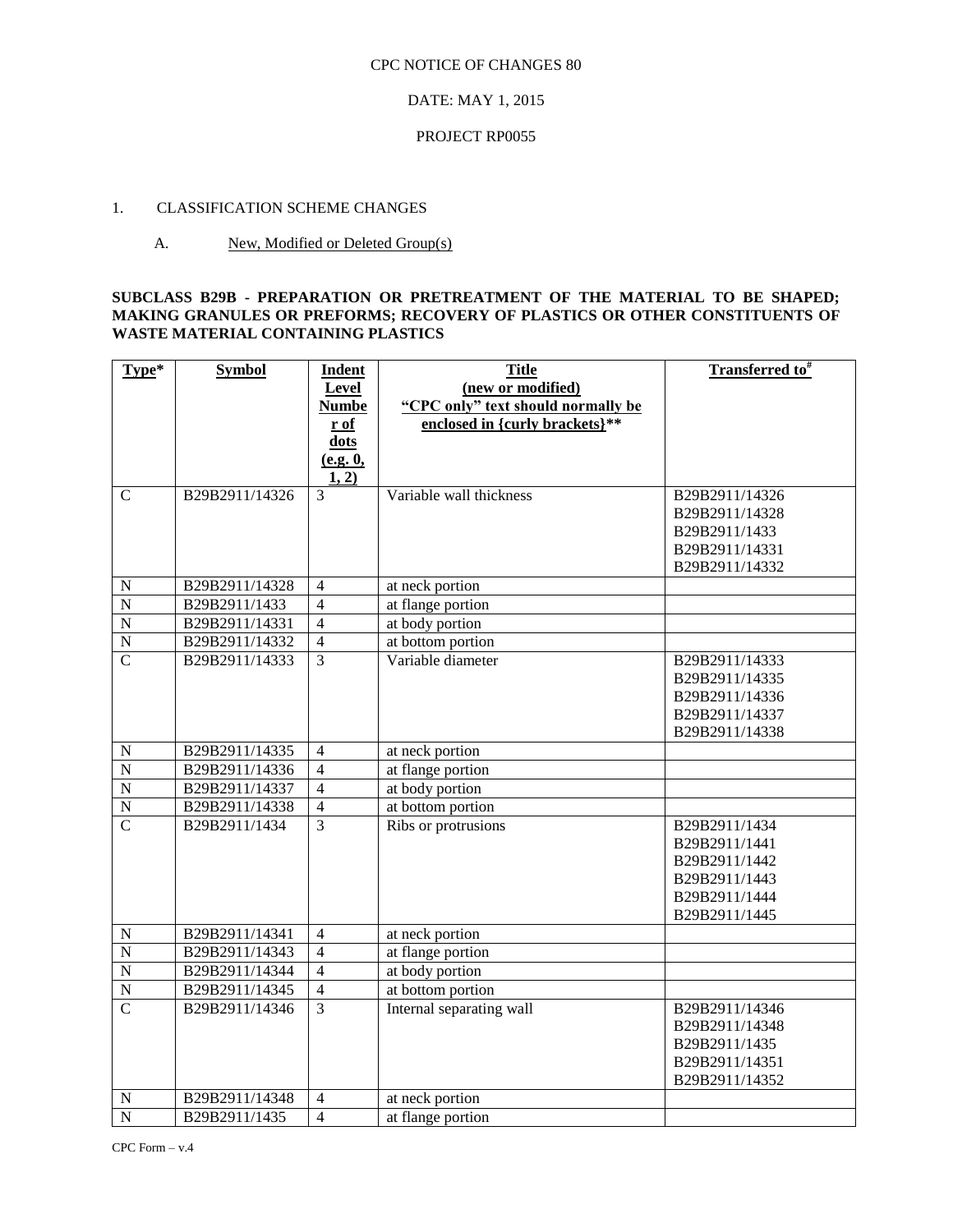### DATE: MAY 1, 2015

#### PROJECT RP0055

| $Type*$ | <b>Symbol</b>  | Indent<br><b>Level</b><br><b>Numbe</b><br>$\underline{\mathbf{r}}$ of<br>dots<br>(e.g. 0,<br>1, 2) | <b>Title</b><br>(new or modified)<br>"CPC only" text should normally be<br>enclosed in {curly brackets}** | Transferred to <sup>#</sup> |
|---------|----------------|----------------------------------------------------------------------------------------------------|-----------------------------------------------------------------------------------------------------------|-----------------------------|
| N       | B29B2911/14351 |                                                                                                    | at body portion                                                                                           |                             |
| N       | B29B2911/14352 | $\overline{4}$                                                                                     | at bottom portion                                                                                         |                             |

 $N =$  new entries where reclassification into entries is involved;  $C =$  entries with modified file scope where reclassification of documents from the entries is involved;  $Q = new$  entries which are firstly populated with documents via administrative transfers from deleted (D) entries. Afterwards, the transferred documents into the Q entry will either stay or be moved to more appropriate entries, as determined by intellectual reclassification; E= existing entries with enlarged file scope, which receive documents from C or D entries, e.g. when a limiting reference is removed from the entry title;  $M =$  entries with no change to the file scope (no reclassification);  $D =$ deleted entries;  $F =$  frozen entries will be deleted once reclassification of documents from the entries is completed;  $U =$  entries that are unchanged.

#### NOTES:

- $*$ <sup>\*\*</sup>No {curly brackets} are used for titles in CPC only subclasses, e.g. C12Y, A23Y; 2000 series symbol titles of groups found at the end of schemes (orthogonal codes); or the Y section titles. The {curly brackets} are used for 2000 series symbol titles found interspersed throughout the main trunk schemes (breakdown codes).
- For U groups, the minimum requirement is to include the U group located immediately prior to the N group or N group array, in order to show the N group hierarchy and improve the readability and understanding of the scheme. Always include the symbol, indent level and title of the U group in the table above.
- All entry types should be included in the scheme changes table above for better understanding of the overall scheme change picture. Symbol, indent level, and title are required for all types except "D" which requires only a symbol.
- $#$ "Transferred to" column must be completed for all C, D, F, and Q type entries. F groups will be deleted once reclassification is completed.
- When multiple symbols are included in the "Transferred to" column, avoid using ranges of symbols in order to be as precise as possible.
- For administrative transfer of documents, the following text should be used: "< administrative transfer to  $XX$  $>$ " or "<administrative transfer to XX and YY simultaneously $>$ " when administrative transfer of the same documents is to more than one place.
- Administrative transfer to main trunk groups is assumed to be "invention information", unless otherwise indicated, and to 2000 series groups is assumed to be "additional information".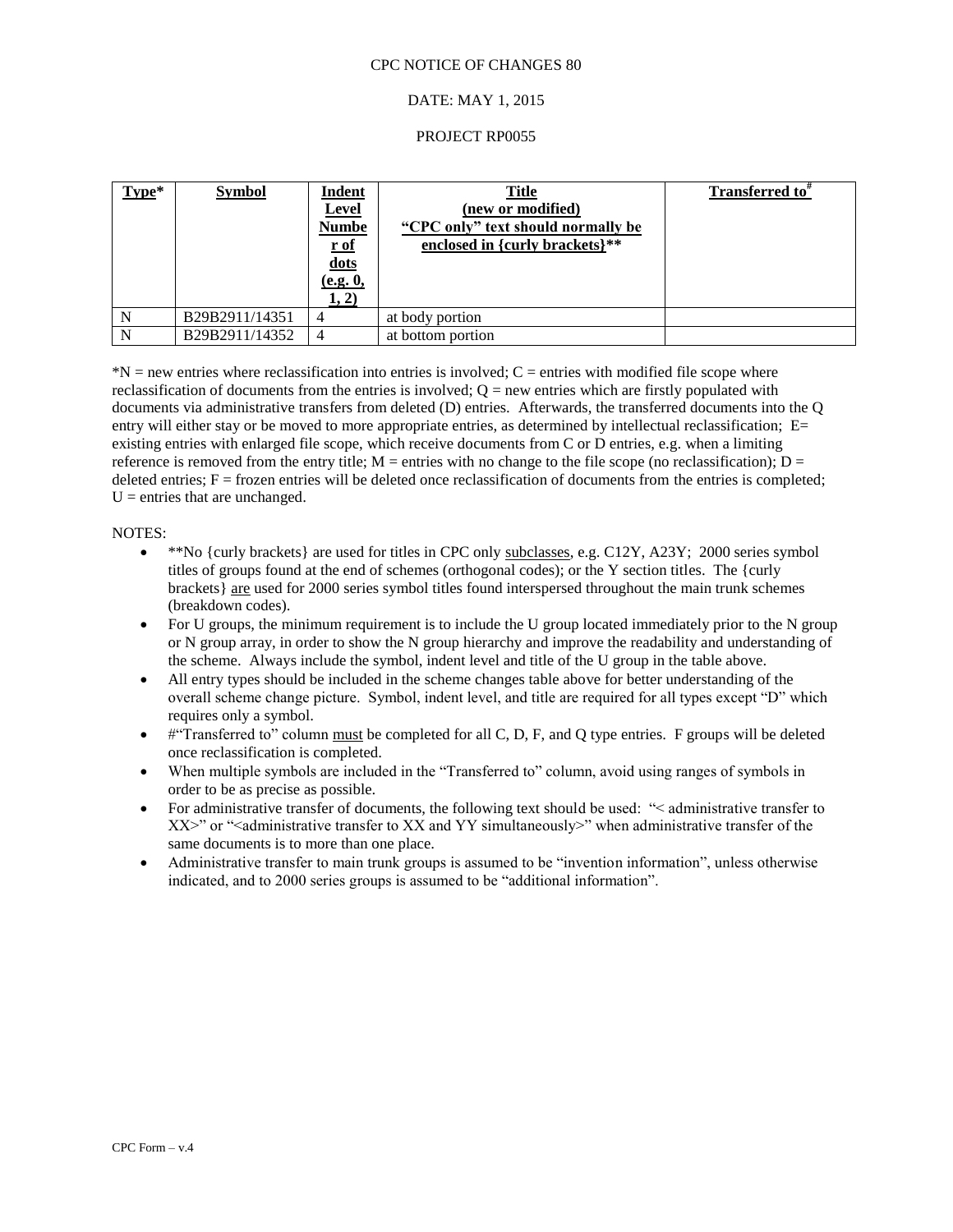#### DATE: MAY 1, 2015

#### PROJECT RP0055

## B. New, Modified or Deleted Warning notice(s)

### **SUBCLASS B29B - PREPARATION OR PRETREATMENT OF THE MATERIAL TO BE SHAPED; MAKING GRANULES OR PREFORMS; RECOVERY OF PLASTICS OR OTHER CONSTITUENTS OF WASTE MATERIAL CONTAINING PLASTICS**

| Type*       | Location       | <b>Old Warning notice</b> | <b>New/Modified Warning notice</b> |
|-------------|----------------|---------------------------|------------------------------------|
|             |                |                           |                                    |
| N           | B29B2911/14326 |                           | Group B29B2911/14326 is impacted   |
|             |                |                           | by reclassification into groups    |
|             |                |                           | B29B2911/14328 - B29B2911/14332.   |
|             |                |                           | Groups B29B2911/14326 and          |
|             |                |                           | B29B2911/14328 - B29B2911/14332    |
|             |                |                           | should be considered in order to   |
|             |                |                           | perform a complete search.         |
| N           | B29B2911/14333 |                           | Group B29B2911/14333 is impacted   |
|             |                |                           | by reclassification into groups    |
|             |                |                           | B29B2911/14335 - B29B2911/14338.   |
|             |                |                           | Groups B29B2911/14333 and          |
|             |                |                           | B29B2911/14335 - B29B2911/14338    |
|             |                |                           | should be considered in order to   |
|             |                |                           | perform a complete search.         |
| $\mathbf N$ | B29B2911/1434  |                           | Group B29B2911/1434 is impacted by |
|             |                |                           | reclassification into groups       |
|             |                |                           | B29B2911/14341 - B29B2911/14345.   |
|             |                |                           | Groups B29B2911/1434 and           |
|             |                |                           | B29B2911/14341 - B29B2911/14345    |
|             |                |                           | should be considered in order to   |
|             |                |                           | perform a complete search.         |
| N           | B29B2911/14346 |                           | Group B29B2911/14346 is impacted   |
|             |                |                           | by reclassification into groups    |
|             |                |                           | B29B2911/14348 - B29B2911/14352.   |
|             |                |                           | Groups B29B2911/14346 and          |
|             |                |                           | B29B2911/14348 - B29B2911/14352    |
|             |                |                           | should be considered in order to   |
|             |                |                           | perform a complete search.         |

 $N = new warning, M = modified warning, D = deleted warning$ 

NOTE: The "Location" column only requires the symbol PRIOR to the location of the warning. No further directions such as "before" or "after" are required.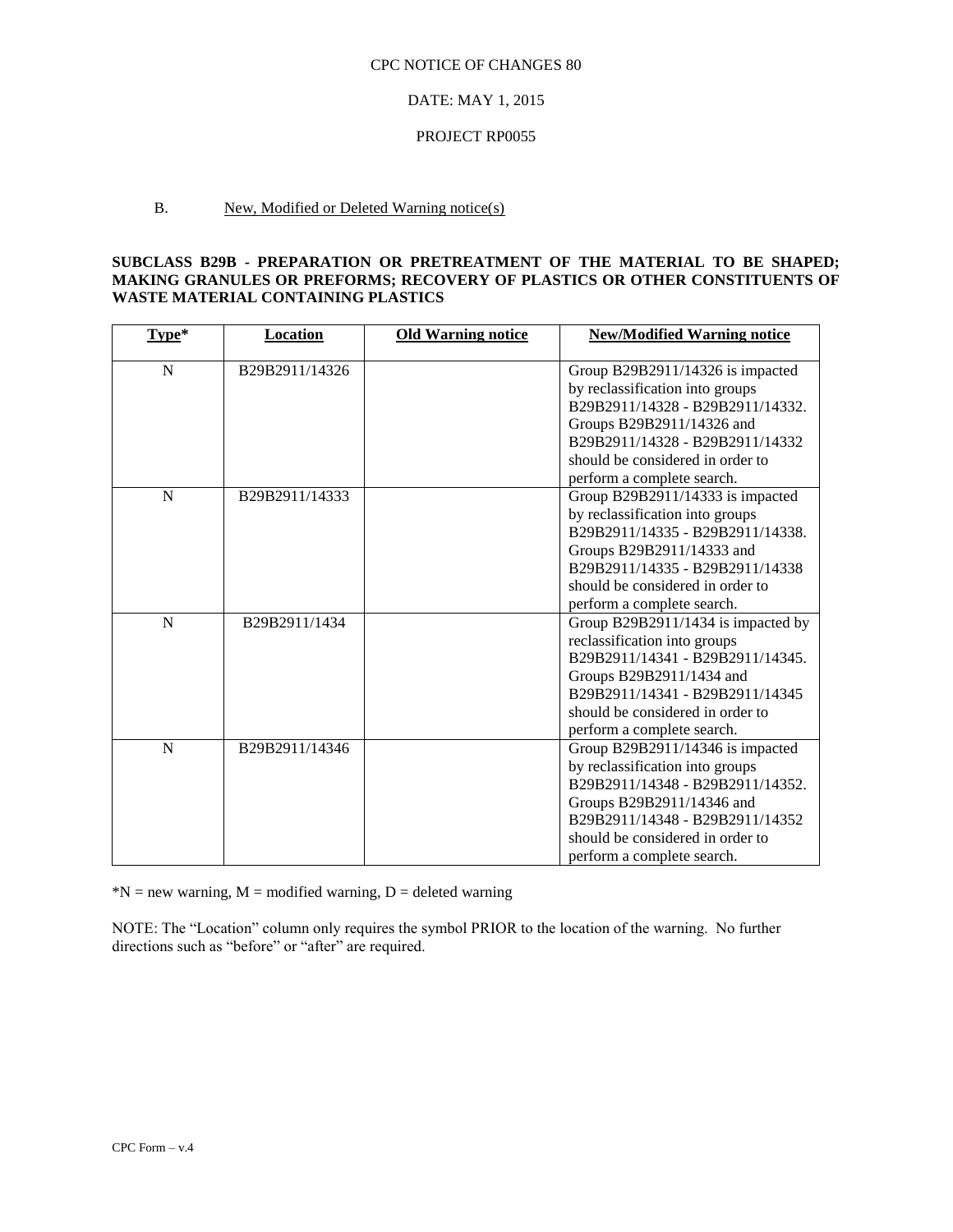### DATE: MAY 1, 2015

### PROJECT RP0055

## 3. REVISION CONCORDANCE LIST (RCL)

| Type*         | <b>From CPC Symbol (existing)</b> | <b>To CPC Symbol(s)</b> |
|---------------|-----------------------------------|-------------------------|
| $\mathsf{C}$  | B29B2911/14326                    | B29B2911/14326          |
|               |                                   | B29B2911/14328          |
|               |                                   | B29B2911/1433           |
|               |                                   | B29B2911/14331          |
|               |                                   | B29B2911/14332          |
| $\mathcal{C}$ | B29B2911/14333                    | B29B2911/14333          |
|               |                                   | B29B2911/14335          |
|               |                                   | B29B2911/14336          |
|               |                                   | B29B2911/14337          |
|               |                                   | B29B2911/14338          |
| C             | B29B2911/1434                     | B29B2911/1434           |
|               |                                   | B29B2911/1441           |
|               |                                   | B29B2911/1442           |
|               |                                   | B29B2911/1443           |
|               |                                   | B29B2911/1444           |
|               |                                   | B29B2911/1445           |
| C             | B29B2911/14346                    | B29B2911/14346          |
|               |                                   | B29B2911/14348          |
|               |                                   | B29B2911/1435           |
|               |                                   | B29B2911/14351          |
|               |                                   | B29B2911/14352          |

 $*$  C = entries with modified file scope where reclassification of documents from the entries is involved; Q = new entries which are firstly populated with documents via administrative transfers from deleted (D) entries. Afterwards, the transferred documents into the Q entry will either stay or be moved to more appropriate entries, as determined by intellectual reclassification;  $D =$  deleted entries.

NOTES:

- $\bullet$  Only C, D, and Q type entries are included in the table above.
- When multiple symbols are included in the "To" column, avoid using ranges of symbols in order to be as precise as possible.
- For administrative transfer of documents, the following text should be used: "< administrative transfer to XX>" or "<administrative transfer to XX and YY simultaneously>" when administrative transfer of the same documents is to more than one place.
- Administrative transfer to main trunk groups is assumed to be "invention information", unless otherwise indicated, and to 2000 series groups is assumed to be "additional information".